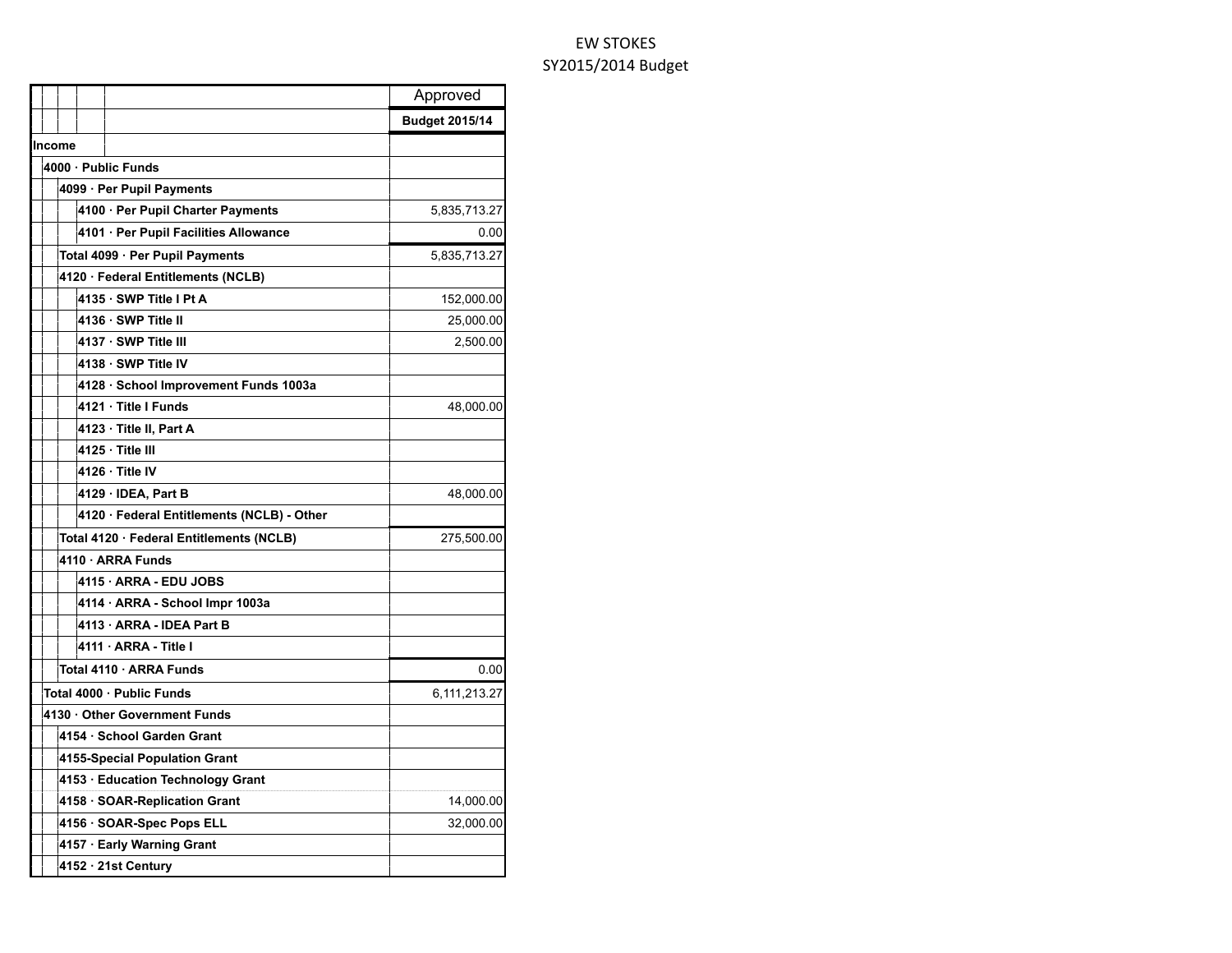| 4151 · Education Pioneers                   |              |
|---------------------------------------------|--------------|
| $4149 \cdot$ Race to the Top                |              |
| 4148 · Special Facilities Grant             |              |
| 4144 · City Build                           |              |
| 4145 · State Charter Schools FIG            |              |
| 4142 · Quality Schools Incentive Grant      |              |
| 4700 Medicaid                               | 15,000.00    |
| <b>Improving Academic Quality</b>           | 150,000.00   |
| 4130 Other Government Funds - Other         |              |
| Total 4130 · Other Government Funds         | 211,000.00   |
| 4260 · Foundations & Trusts                 | 0.00         |
| 4290 · Private Grants and Donations         |              |
| 4250 Contributions Corporate                | 25,000.00    |
| 4200 Contributions Individuals              | 20,000.00    |
| 4290 · Private Grants and Donations - Other |              |
| Total 4290 · Private Grants and Donations   | 45,000.00    |
| 4300 · Grant Awards                         |              |
| 4360 · In-Kind Contributions                |              |
| 4400 · Program Fees                         | 1,000.00     |
| 4600 · Activities Fees (student)            | 11,000.00    |
| 4610 · Aftercare Income                     | 190,000.00   |
| 4800 · Other Income                         |              |
| 4910 · Interest Income                      | 1,000.00     |
| 4850 · Building Rental                      | 30,000.00    |
| 4500 · Special Events/Fundraising           | 15,000.00    |
| 4802 - Stokes Kitchen Income                | 175,000.00   |
| 4801 · Income-To Be Verified                |              |
| 4800 · Other Income - Other                 | 9,000.00     |
| Total 4800 · Other Income                   | 230,000.00   |
| 4940 · Breakfast/Lunch Fees                 |              |
| 4162 · CACFP-Child & Adult Care Food P      | 80,000.00    |
| 4161 · Fresh Fruit & Veggies (USDA)         | 30,000.00    |
| 4160 NSL                                    | 155,000.00   |
| 4940 · Breakfast/Lunch Fees - Other         | 30,000.00    |
| Total 4940 · Breakfast/Lunch Fees           | 295,000.00   |
| <b>Total Income</b>                         | 7,094,213.27 |
| Gross Profit                                | 7,094,213.27 |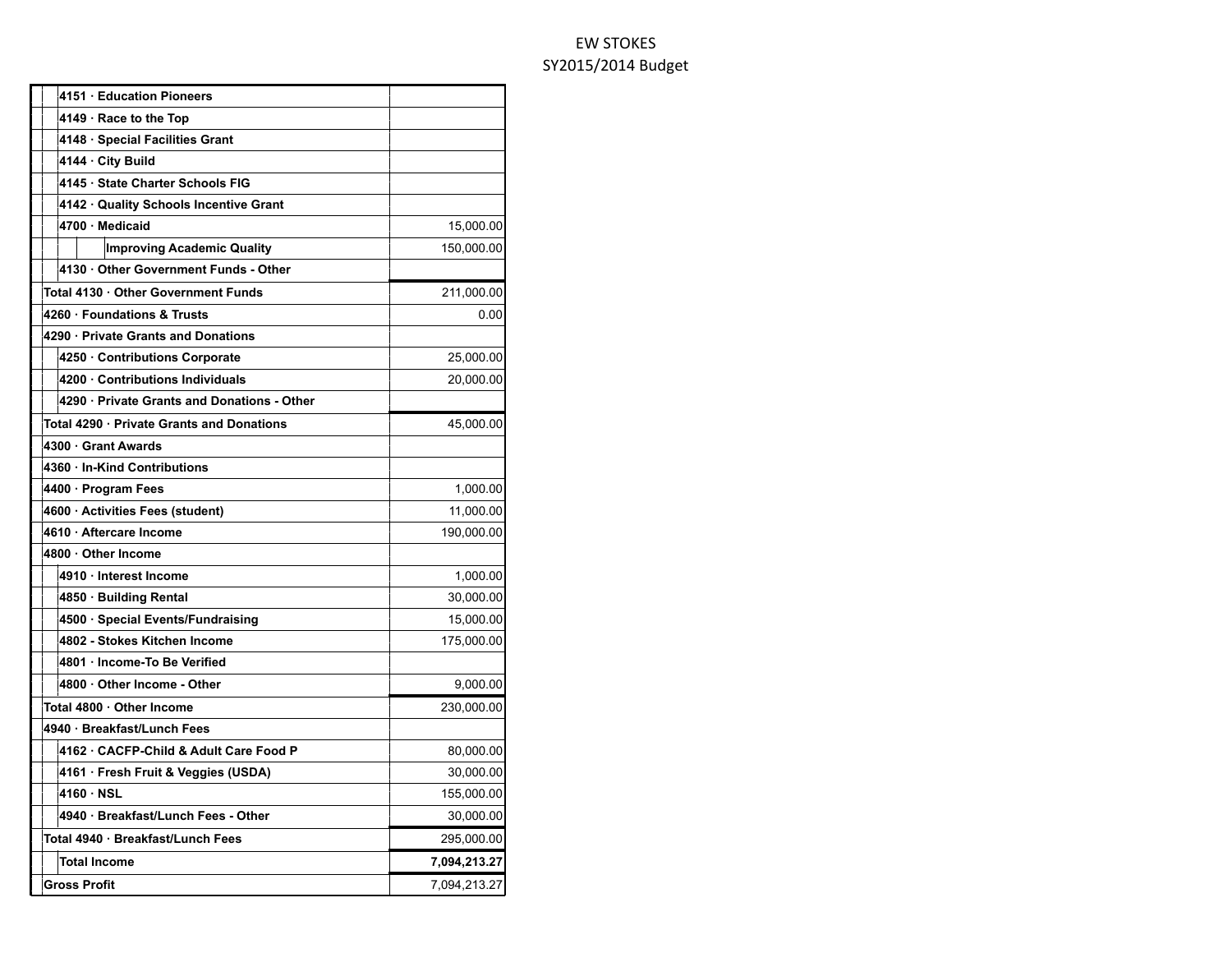| <b>Expense</b>                                 |              |
|------------------------------------------------|--------------|
| 5000 · 1-PERSONNEL SALARIES & BENEFITS         |              |
| <b>Total Salaries</b>                          | 3,986,916.71 |
| 5200 · Employee Benefits                       |              |
| Total 5200 · Employee Benefits                 | 877,121.68   |
| 5300 · Professional Development                | 90,000.00    |
| 5000 · 1-PERSONNEL SALARIES & BENEFITS - Other | 52,000.00    |
| Total 5000 · 1-PERSONNEL SALARIES & BENEFITS   | 5,006,038.38 |
| 6000 2-DIRECT STUDENT COSTS                    |              |
| 6101 · Textbooks                               | 25,000.00    |
| 6110 · Saturday Academy Exp.                   | 10,300.00    |
| 5600 · Student/Instructional Materials         | 38,465.12    |
| 5700 · Student/Instructional Supplies          | 41,187.71    |
| 6145 · Library & Media Center Material         | 0.00         |
| 6155 · Student Assessment Materials            | 8,240.00     |
| 6103 · School Activities                       |              |
| 6103.1 · Field trips                           | 16,568.97    |
| 6103.2 · Study Trips                           | 20,000.00    |
| 6103 · School Activities - Other               | 366.44       |
| Total 6103 · School Activities                 | 36,935.41    |
| 6165 · Technology                              | 6,868.48     |
| 6175 · Classroom Furnishings                   | 13,910.00    |
| 6130 · Transportation & Contracted Svc         | 15,500.00    |
| 6135 · Bus Tokens/Bus Fees                     | 2,703.82     |
| 5560 Contracted Professional Svcs              |              |
| 5560.7 Other - Educ Prof Services              | 19,754.22    |
| 5560.6 · Tutoring Services                     | 0.00         |
| 5560.1 · Direct Occupational Therapy Ser       | 49,025.49    |
| 5560.2 · Pschological Services                 | 7,210.93     |
| 5560.3 Dance Instruction                       | 0.00         |
| 5560.4 · Speech & language Services            | 68,992.21    |
| 5560.5 Translation Services                    | 0.00         |
| 5560 Contracted Professional Svcs - Other      | 32,719.65    |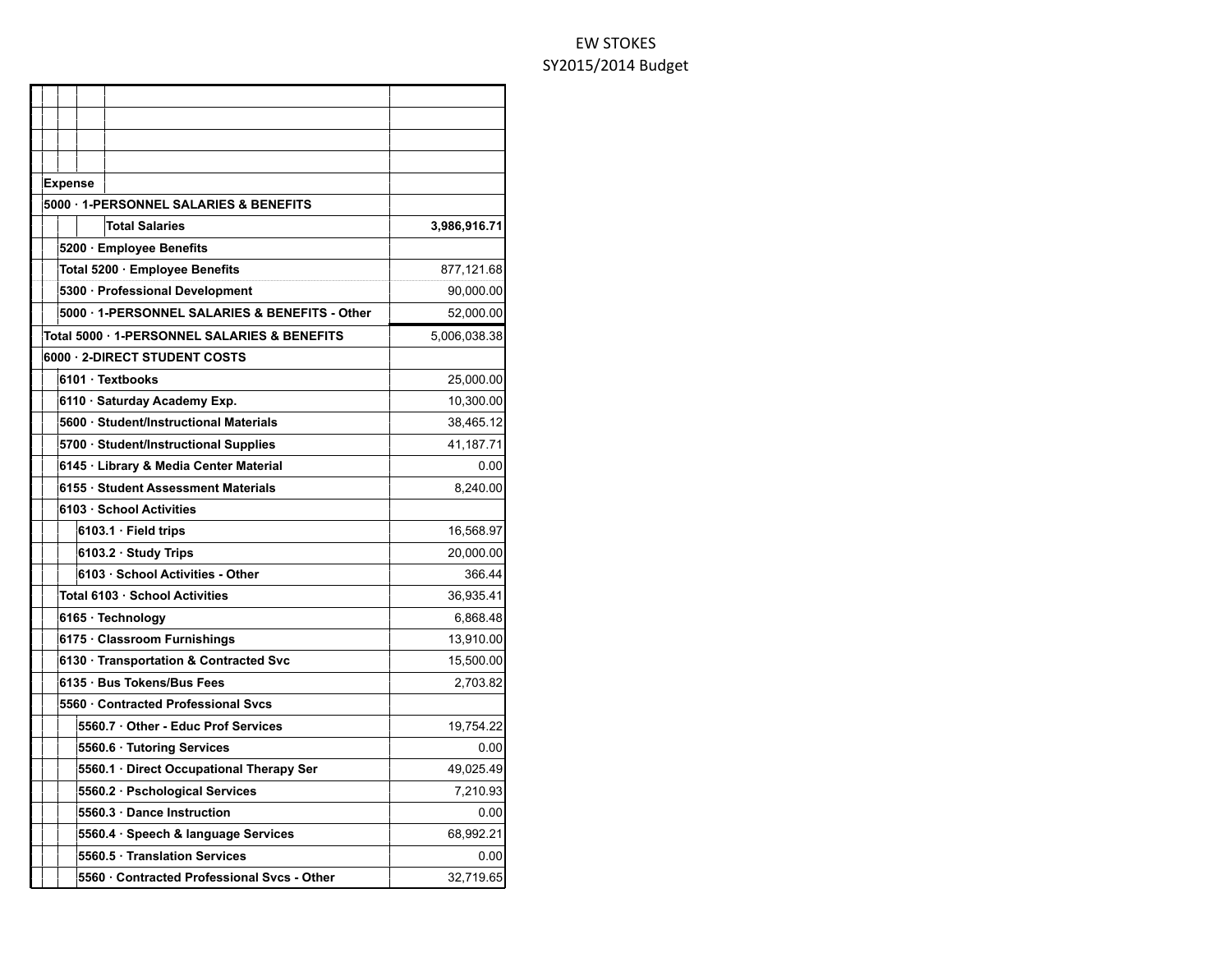| Total 5560 · Contracted Professional Svcs | 177,702.49   |
|-------------------------------------------|--------------|
| 6125 · Miscellaneous Student Expense      | 37,159.10    |
| 7003 · Food Services                      |              |
| 6700 · Food Service                       | 200,709.46   |
| 7003 · Food Services - Other              |              |
| Total 7003 · Food Services                | 200,709.46   |
| Total 6000 · 2-DIRECT STUDENT COSTS       | 614,682.32   |
| 6400 3-OCCUPANCY EXPENSES                 |              |
| 6416 · Loan Fee Expensed                  | 16,191.36    |
| 6415 · Mortgage Interest Expense          | 358,908.38   |
| 6402 · Utilites                           |              |
| 6402.1 · Electric                         | 73,567.15    |
| 6402.2 Gas                                | 22,735.48    |
| 6402.3 · Water                            | 13,174.50    |
| 6402 · Utilites - Other                   | 0.00         |
| Total 6402 · Utilites                     | 109,477.14   |
| 6403 Contracted Building Svcs             |              |
| 6602 · Equipment & Furnishings            | 0.00         |
| 6413 · Contracted Bldg Svs - Other        |              |
| 6600 · Equipment Rental                   | 11,447.34    |
| 6411 · landscaping Services               | 5,067.60     |
| 6410 · Pest Control                       | 1,986.18     |
| 6409 · Equipment Repairs & Maintenance    | 7,361.08     |
| 6408 · Security Services                  | 52,056.83    |
| 6407 Cleaning/Janitorial Svcs             | 115,599.55   |
| 6403 · Contracted Building Svcs - Other   | 7,689.87     |
| Total 6403 · Contracted Building Svcs     | 201,208.44   |
| 6404 · Building Repairs & Maintenance     | 53,804.21    |
| 6412 Depreciation Exp. - Building         | 275,000.00   |
| Total 6400 · 3-OCCUPANCY EXPENSES         | 1,014,589.53 |
| 6450 · 4-OFFICE EXPENSES                  |              |
| 6550 · Capital Lease Interest Expense     | 0.00         |
| 6200 Office Supplies                      | 5,833.88     |
| 6380 Office Equip Rental/Maintenance      | 292.07       |
| 5500 · Professional Svc Fees              |              |
| 6006 · Professional Svs Fees - Other      | 41,000.00    |
| 5290 · Payroll Service Fees               | 14,711.91    |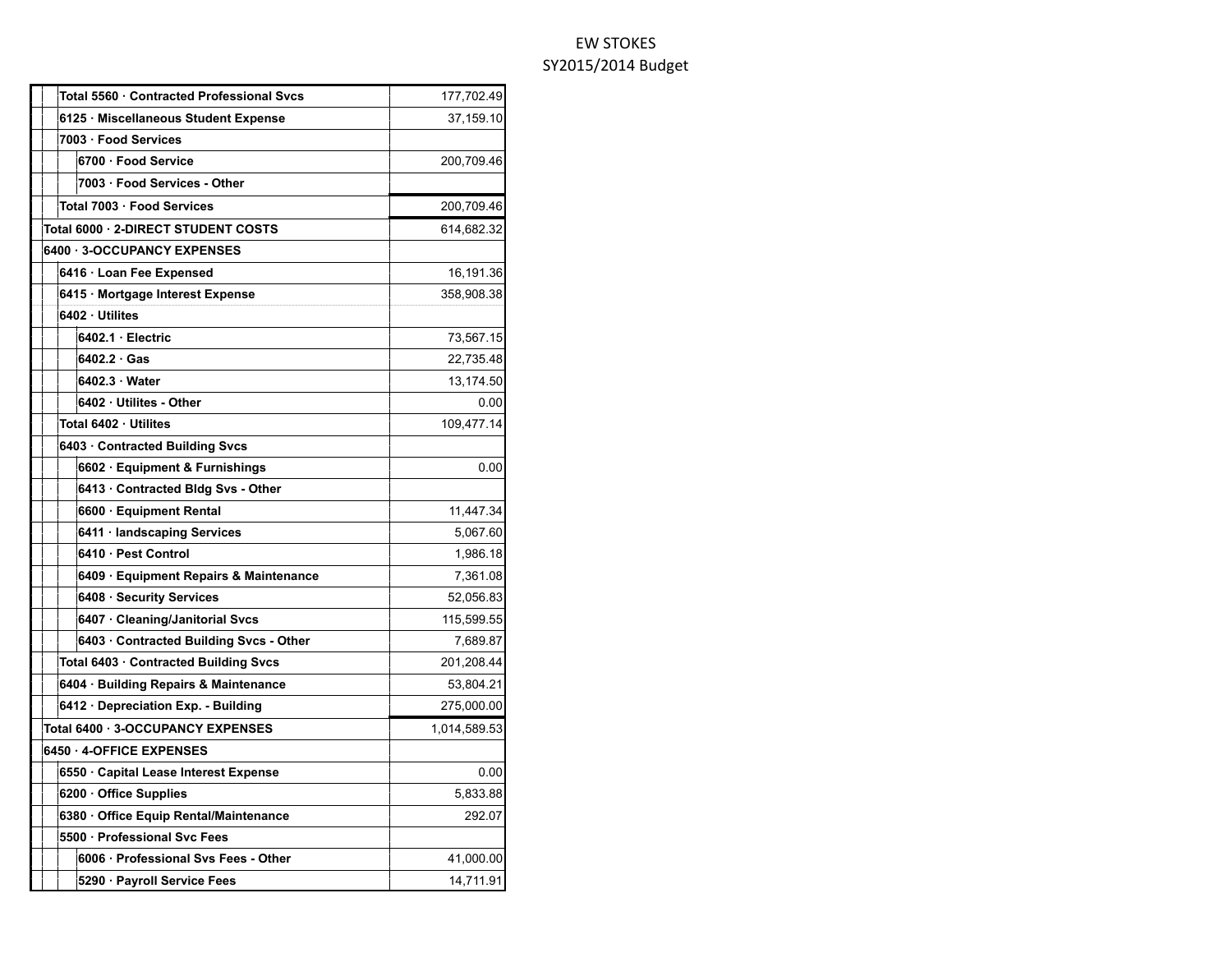| 6001 · Legal Fees                     | 30,227.41  |
|---------------------------------------|------------|
| 6002 · Accounting & Audit             | 21,882.06  |
| 6004 Computers & network Services     | 46,350.00  |
| 5500 · Professional Svc Fees - Other  | 0.00       |
| Total 5500 · Professional Svc Fees    | 154,171.38 |
| 6201 Computer & Tech Supplies         | 6,431.21   |
| $6301 \cdot$ Postage and Shipping     | 1,576.10   |
| 6302 · Printing & Copying             | 68,771.73  |
| 6406 · Communications/Telephone       | 2,224.01   |
| 7100 · Depreciation Expense           | 27,810.00  |
| Total 6450 · 4-OFFICE EXPENSES        | 267,110.37 |
| 6510 · 5-GENERAL EXPENSES             |            |
| 7005 · Stokes Kitchen Expense         | 40,424.04  |
| 7006 · DCI                            | 13,451.80  |
| 7999 · Unforeseen Expenses            |            |
| 6545 · Other General Expense          |            |
| 6504 · Other General Expense          | 6,769.53   |
| 9010 · Bad Debt Expense               | 0.00       |
| 6540 · Property tax                   | 0.00       |
| 6530 · Finance Charge                 | 0.00       |
| 6525 · Fees, Other                    | 373.46     |
| 6520 Donations                        | 0.00       |
| 9000 · Miscellaneous                  | 0.00       |
| 9005 · Expense - To Be Verified       | 0.00       |
| 9000 · Miscellaneous - Other          | 743.07     |
| Total 9000 · Miscellaneous            | 743.07     |
| 7002 · Entertainment/Meals            | 10,000.00  |
| 6809 · Penalties & Late Fees          |            |
| 6500 · Bank/Credit Card Service Fees  | 9,788.37   |
| Total 6545 · Other General Expense    | 27,674.43  |
| 6102 · Dues & Subscriptions           | 8,116.95   |
| 6003 · Insurance                      |            |
| 6003.1 Auto                           | 6,798.00   |
| 6003.2 · General Liability & Property | 41,200.00  |
| 6003.3 · Umbrella policy              | 8,240.00   |
| 6003.4 · Workman's Comp.              | 18,540.00  |
| 6003 · Insurance - Other              | 2,060.00   |